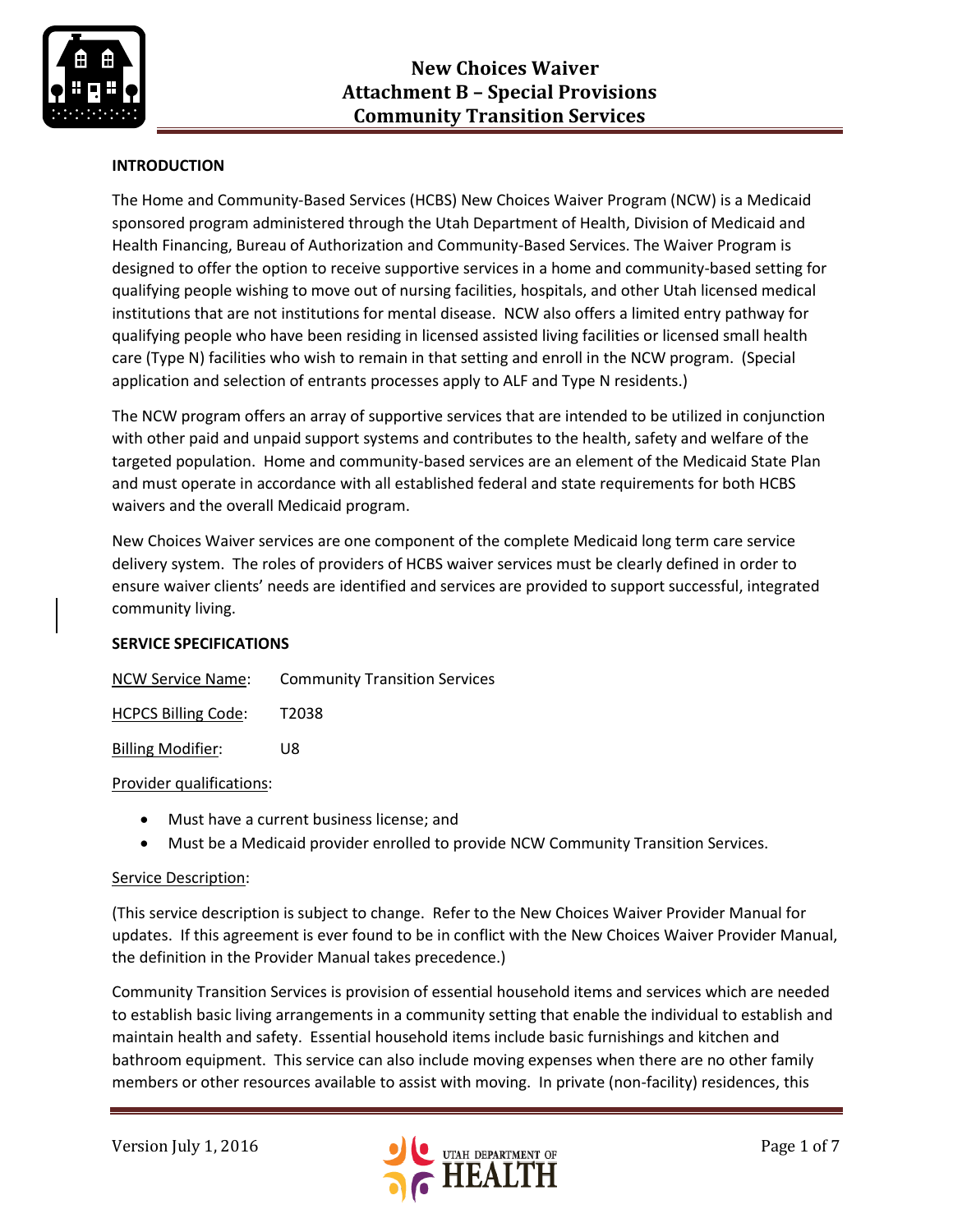

service can provide one-time non-refundable fees to establish utility services and other non-refundable services essential to the operation of the residence, and services necessary for the individual's health and safety such as pest eradication and one-time cleaning prior to occupancy.

This service can be accessed only at the time of initial waiver enrollment or when an existing waiver client moves from one setting to another setting that is determined to better meet the client's needs.

Reimbursement for the cost of rent or food is not a covered expense under this service. Reimbursable items are limited to only those household items that are essential. Storage fees are not covered.

The maximum allowable rate for this service is up to \$1,000.00. Depending on assessed needs, the amount authorized for goods and services for a waiver client may be less than \$1,000.00 for a particular service encounter. Providers shall only bill Medicaid for the amount authorized by the waiver case management agency and must maintain service authorizations, receipts and invoices to document authorization and costs incurred.

#### General Requirements:

By signing this attachment, provider agrees to additional terms and conditions as outlined below:

- A. Provider will report any negative or critical incident or incidents likely to receive media or legislative scrutiny involving a NCW client to the client's case management agency or to the New Choices Waiver program office immediately. This includes but is not limited to medication errors, falls, injuries, missing persons, abuse, neglect, exploitation, unexpected hospitalizations, unexpected deaths, Adult Protective Services (APS) or law enforcement involvement, and other similar incidents that raise concern for client safety. As required by law, provider will also report any suspected or actual incidences of abuse, neglect or exploitation to APS or to local law enforcement.
- B. Provider will accept the NCW Medicaid rate as payment in full, and the provider shall not bill the client nor their families an additional fee for services rendered.
- C. Provider will interact with each NCW client's designated case management agency and participate in the person-centered care planning process when requested by the client or their representative.
- D. Provider will review Service Authorization Forms received from waiver case management agencies and will return a signed copy to the case management agency. Service authorizations indicate the amount, duration and frequency of services that are authorized based on the assessment of each client's needs and are subject to approval by the State Medicaid Agency. The authorized HCPCS, number of units, frequency and duration will appear in the service authorization and providers shall not render services to waiver clients until a service authorization has been received and properly executed by both the designated waiver case

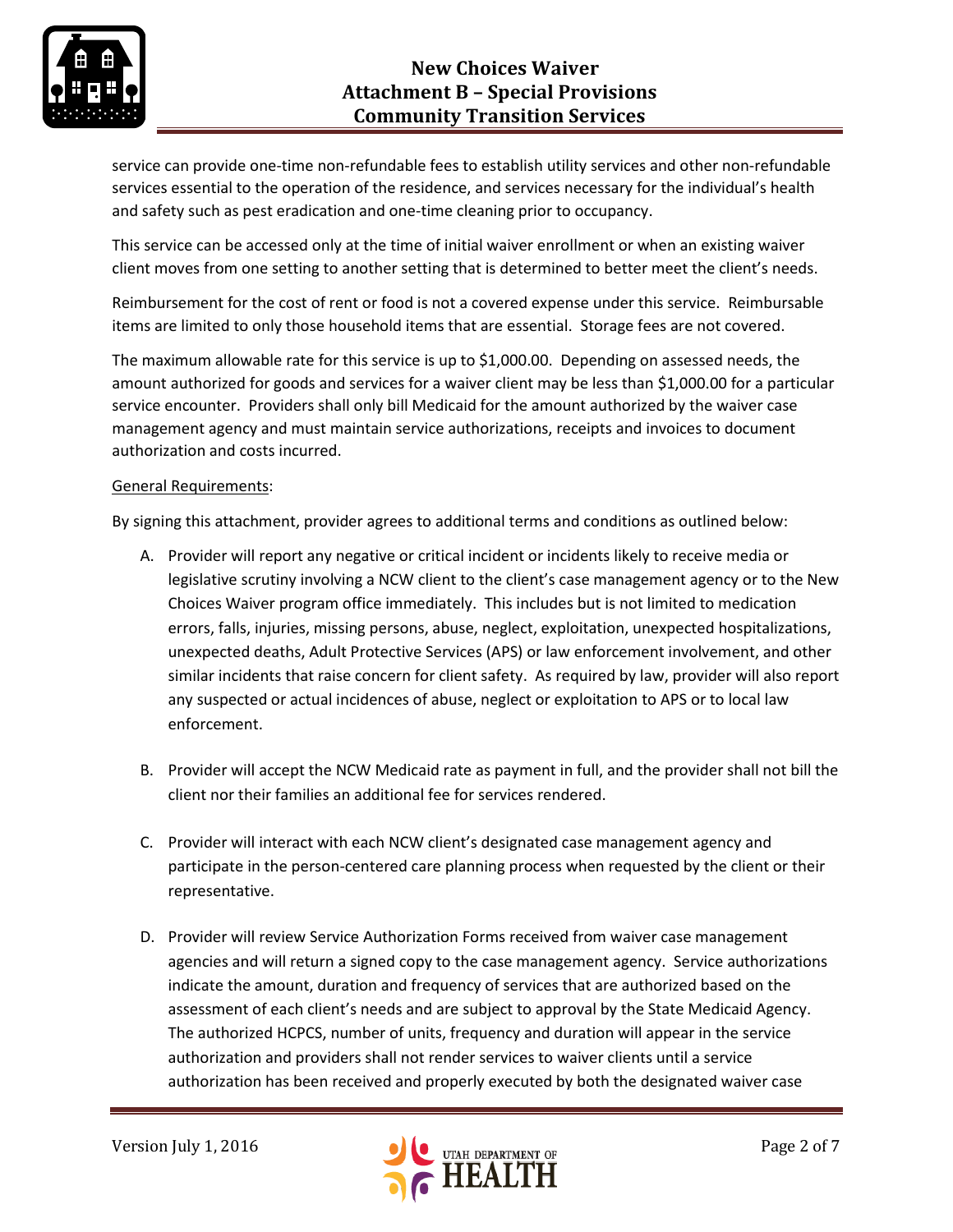

management agency representative and the provider. Service authorizations are valid for a maximum of one year even if the "end date" on the form is left blank. Claims paid for waiver services for dates of service outside of the date span listed in the service authorization will be recovered. Claims paid for waiver services that exceed the number of units or frequency than was authorized in the service authorization will be recovered. Claims paid for HCPCS codes that were not authorized in the service authorization will be recovered.

- E. Service authorizations are not a guarantee of payment.
- F. Service authorizations are automatically nullified immediately upon any of the following events taking place:
	- The NCW client elects to change to a different NCW provider
	- The NCW client elects to altogether discontinue receiving the services that the provider offers
	- The NCW client loses Medicaid eligibility
	- The NCW client is disenrolled from the NCW program for any other reason
	- The provider's Medicaid and/or NCW contract is terminated or suspended
- G. Provider will not provide services to waiver clients when they are receiving inpatient treatment. Service authorizations are *suspended* during times when a New Choices Waiver client is admitted to an inpatient setting such as a hospital or nursing facility. Upon the client's discharge from the inpatient setting, provider will communicate with the waiver case management agency to receive verbal approval to reinstate services if any unused units are remaining in the service authorization or to request a new authorization if the existing authorization has expired.
- H. Units of service that have been authorized for one NCW client can only be provided to that NCW client. Provider will not transfer unused units that have been authorized for one NCW client to another NCW client.
- I. Provider will contact a client's designated waiver case management agency if the provider observes that actual service utilization trends appear to exceed the number of units authorized.
- J. Provider will verify client Medicaid eligibility each month in order to avoid providing services that are not reimbursable due to a client's loss of Medicaid benefits. Utah Medicaid offers two methods that providers may use to verify client eligibility:
	- Medicaid Eligibility Lookup Tool [\(https://medicaid.utah.gov\)](https://medicaid.utah.gov/)
	- Access Now (1-800-662-9651 option 1, option 1)

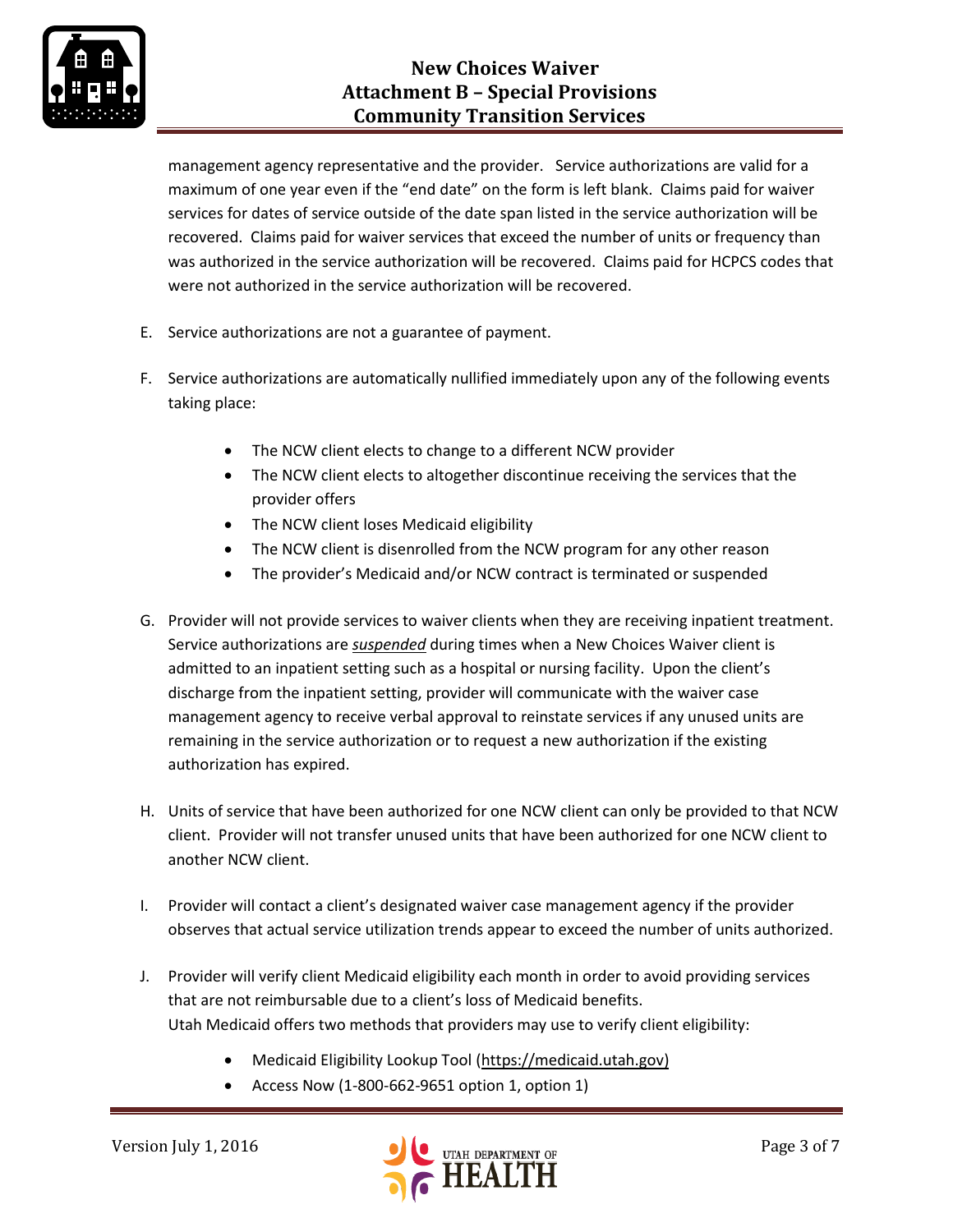

- K. Provider shall not bill Medicaid for services that were not actually provided or for services that the provider anticipates providing to a client in the near or distant future.
- L. Provider shall not bill a client for a missed or canceled appointment unless the client or the client's legal representative has signed a written cancelation policy which expressly allows the provider to charge the client for missed or canceled appointments.
- M. Provider will not engage in unsolicited direct marketing activities to prospective NCW clients. Marketing strategies shall be limited to mass outreach and advertisements. Provider will not approach prospective NCW clients or their representatives unless the client or representative explicitly requests information from the provider. Provider shall refrain from offering incentives or other enticements to persuade a prospective NCW client to choose the provider for waiver services. Provider shall not enter into incentive or kick-back agreements with waiver case management agencies or otherwise entice the case management agency to influence or limit a NCW client's freedom to choose their own service providers. Provider may not require NCW clients to select a certain waiver or non-waiver provider for other services listed on the personcentered care plan.
- N. Provider will document each service encounter. At a minimum each service encounter record should include:
	- The client's first and last name
	- The date of service for each service encounter
	- The start and end times for each service provided
	- The services provided by service title
	- Notes describing the service encounter
	- The name of the individual who performed the service
	- The signature of the individual(s) who performed the service(s) or who can attest to the completion of the service(s).
- O. Provider will abide by the policies and procedures outlined in the NCW Provider Manual and to stay apprised of policy updates and changes regarding Medicaid and the NCW program. If this agreement is ever found to be in conflict with the NCW Provider Manual, the NCW Provider Manual will take precedence over this agreement. The NCW Provider Manual is posted on the Utah Medicaid website: [https://medicaid.utah.gov](https://medicaid.utah.gov/)
- P. Provider will review the Medicaid Information Bulletins (MIBs) and stay apprised of policy updates and changes regarding Medicaid and the NCW program. The MIB is the tool that the Utah Department of Health, Division of Medicaid and Health Financing uses to disseminate such information to providers and stakeholders. The MIB is published quarterly or more frequently

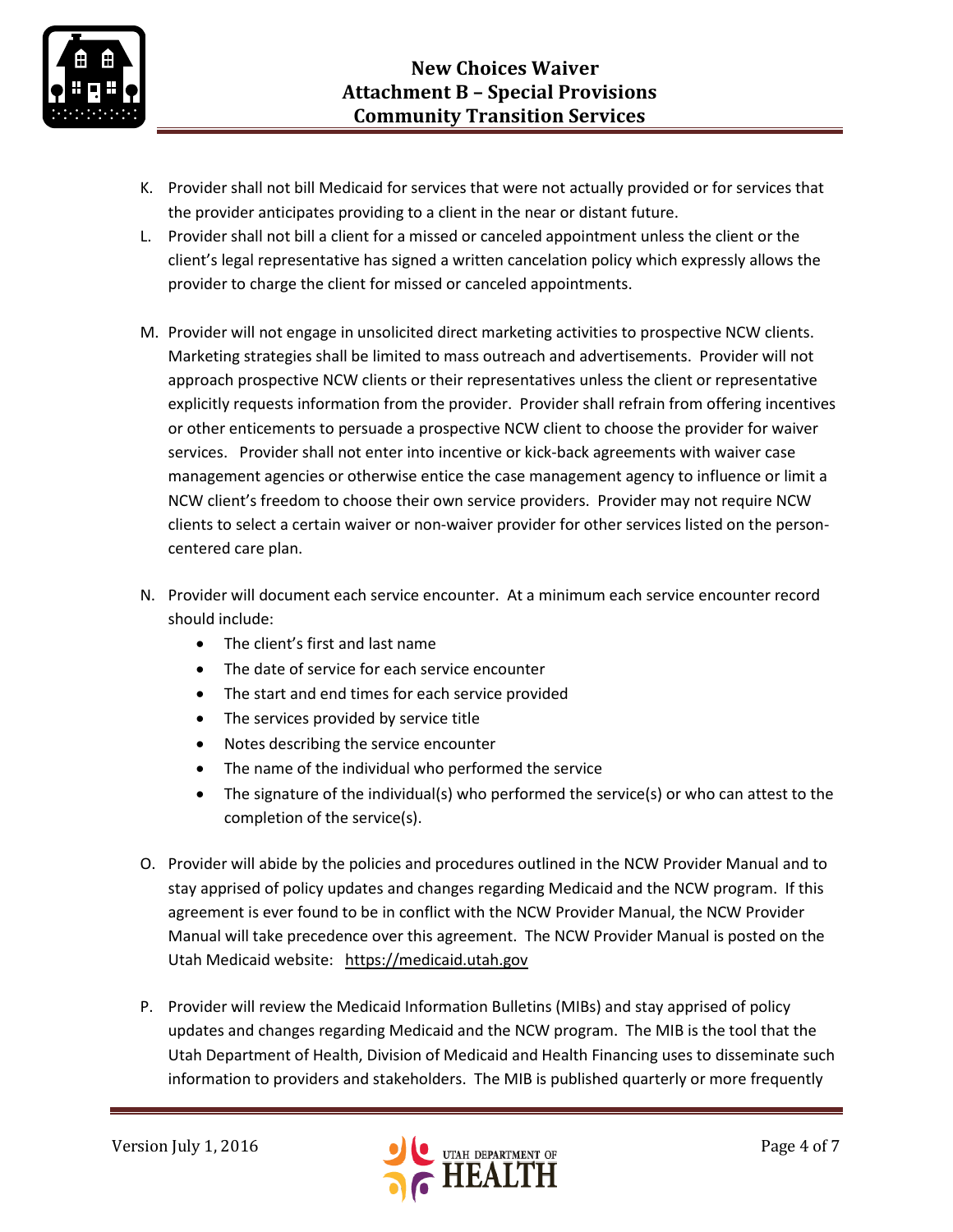

as needed. To subscribe to the Newsletter or to view the MIB releases, visit the Medicaid website: [https://medicaid.utah.gov](https://medicaid.utah.gov/)

- Q. If the provider has Medicare and/or Medicaid certification and loses Medicare and/or Medicaid certification, the provider's New Choices Waiver contract shall also be terminated effective the same day as the termination of the Medicare and/or Medicaid certification. The provider will notify the New Choices Waiver Program Office within 3 business days of receiving the notification letter from Medicare and/or Medicaid. The provider will make every effort to ensure a safe and orderly transition of all NCW clients to other service providers prior to final termination of their NCW contract.
- R. If the provider is aware that it is about to undergo a change of ownership or otherwise elects to voluntarily terminate their New Choices Waiver contract, the provider shall give at least 30 days advance written notice of the change of ownership or voluntary termination to the New Choices Waiver Program Office. Providers shall assist in ensuring a safe and orderly transition of waiver clients to another service provider prior to termination.
- S. Providers cannot be listed on a person-centered care plan for a NCW client if any of the paid employees of that provider are related to one or both of the assigned NCW case managers by blood or by marriage. If the State Medicaid Agency finds that a conflict of interest is occurring between the provider agency and the case management agency, the provider or the case management agency may be prevented from providing services to that particular client. Exceptions will only be made in remote geographical areas of the state where there are no other willing, qualified providers available to offer the service(s). Only the State Medicaid Agency has authority to approve exceptions to conflict of interest rules.
- T. The State Medicaid Agency may terminate the provider's New Choices Waiver contract after giving the provider 30 days advance written notice for either of the following reasons:
	- 1. The State Medicaid Agency detects a pattern of non-compliance with general Utah Medicaid provider standards,
	- 2. The State Medicaid Agency detects a pattern of non-compliance with NCW policies, procedures and/or provisions listed in this contract.

Examples of conduct that constitutes patterns of non-compliance include but are not limited to:

- Abuse, neglect or exploitation of waiver clients;
- Billing Medicaid in excess of the amount, duration and frequency of services that have been authorized;
- Billing Medicaid for services not provided;

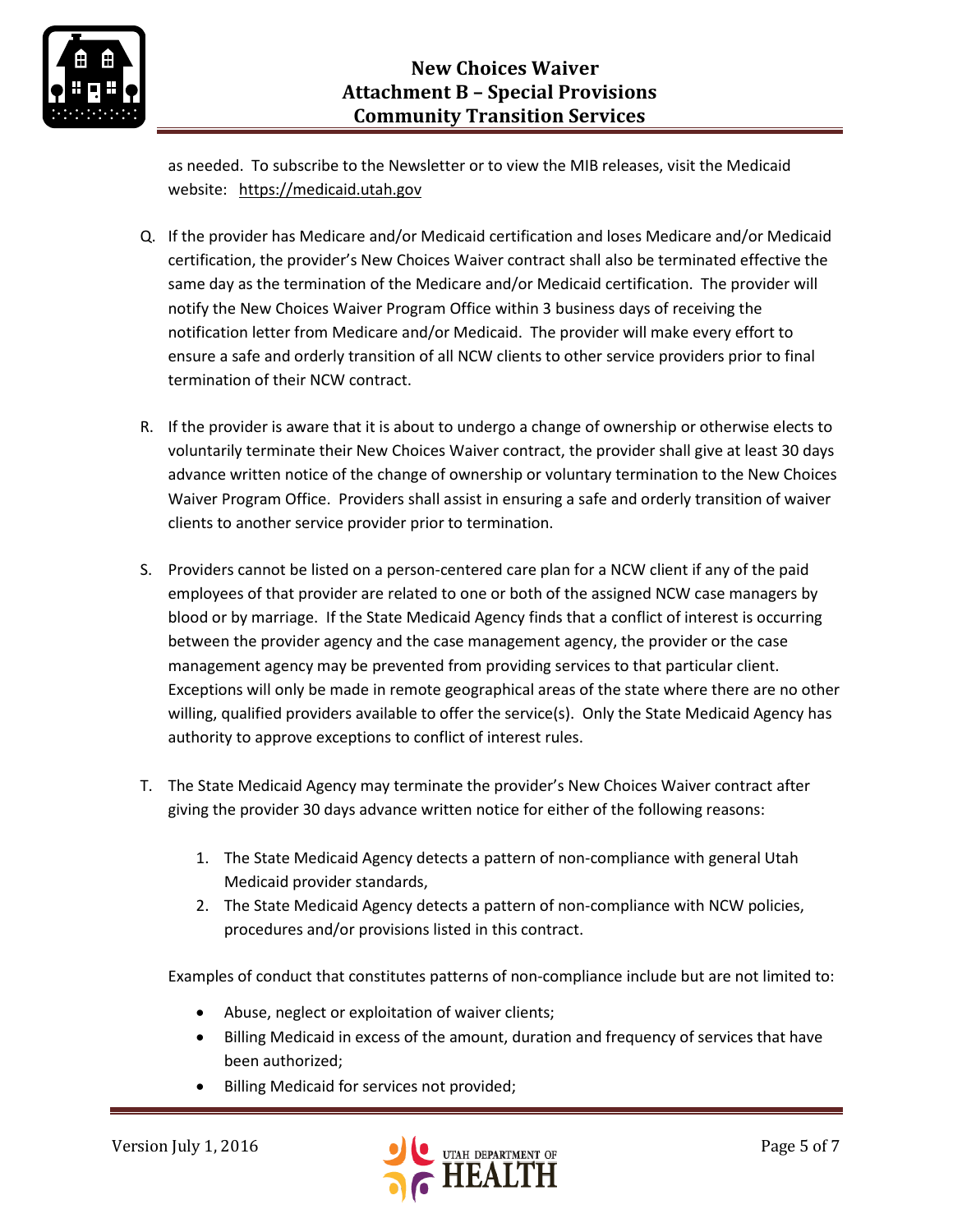

- Inadequate or non-existent record keeping;
- Hiring individual service employees that do not meet the minimum waiver provider qualifications;
- Not maintaining minimum provider qualifications such as required license(s);
- Acts of direct marketing to prospective or currently enrolled clients or their representatives;
- Acts of coercion or manipulation of client freedom of choice rights;
- Acts of offering or receiving incentives or kick-backs to or from other providers or entities in an effort to manipulate client freedom of choice rights; and/or
- Billing NCW clients or their representatives for services covered by Medicaid.

If the State Medicaid Agency discovers conduct that constitutes a pattern of non-compliance but elects not to terminate the provider's New Choices Waiver contract, the State Medicaid Agency may instead suspend making new referrals to the provider, require the provider to repay any overpayments, complete additional training and/or to submit to additional monitoring activities in order to avoid contract termination. The provider will be given hearing rights for any adverse actions taken by the State Medicaid Agency.

U. All new NCW providers must complete the NCW New Provider Training before the New Choices Waiver Program Office will forward the provider's enrollment application to the next step in the enrollment process. This includes existing providers who experience changes in ownership. NCW New Provider Training is offered one time each month and is located at the Utah Department of Health, 288 N. 1460 W., Salt Lake City, Utah 84114. To register for the next training please call the NCW Program Office and ask to speak with the NCW Provider Specialist. (800)662-9651, option 6.

After the provider is enrolled, additional training is available if the provider requests it by contacting the NCW program office at the same number listed above.

(The rest of this page is intentionally left blank.)

\_\_\_\_\_\_\_\_\_\_\_\_\_\_\_\_\_\_\_\_\_\_\_\_\_\_\_\_\_\_\_\_\_\_\_\_\_\_\_\_\_\_\_\_\_\_\_\_\_\_\_\_\_\_\_\_\_\_\_\_\_\_\_\_\_\_\_\_\_\_\_\_\_\_\_\_\_\_\_\_\_\_